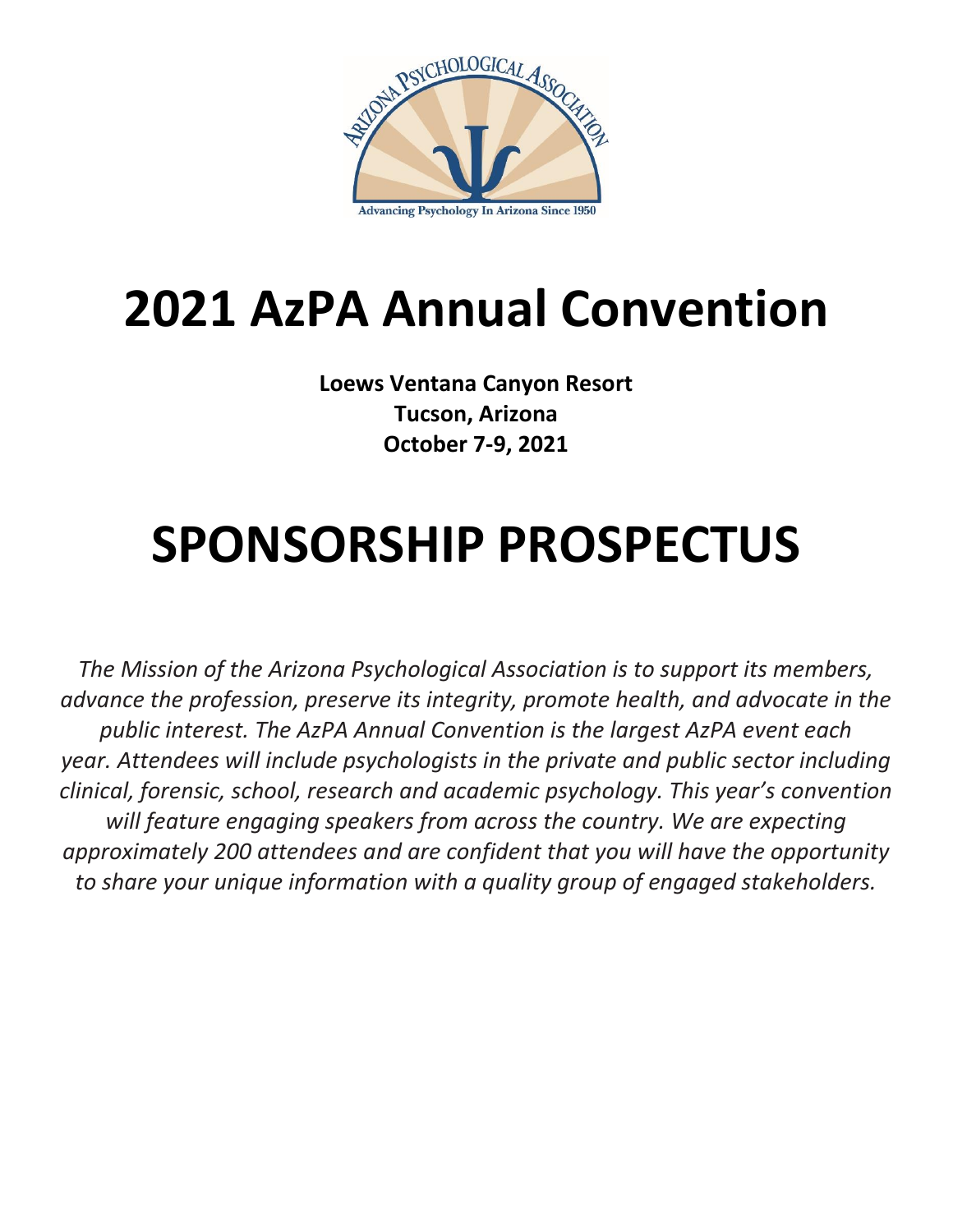# **EXHIBITOR SPONSORSHIPS**

Exhibitor sponsorships include a display spaces with one (1) 6-foot table with a tablecloth. Complimentary registrations are included in each sponsor package, details are listed below. Additional representatives may register online for \$50 per day.

Display spaces are limited and will be assigned on a first-come, first-served basis.

# **Diamond Sponsorship**

*Please contact Daphne Stokes at [admin@azpa.org](mailto:admin@azpa.org) for details about this exclusive sponsorship opportunity.* 

## **Platinum Sponsorship**

#### **Price: \$5,500**

Benefits:

- Featured sponsor of evening reception on Friday, October 8 including customized table tents with the sponsor's logo.
- Logo on the AzPA home page through 2021 as well as logo and website link on the convention page of the AzPA website.
- Onsite signage acknowledging support.
- Sponsor's name and logo prominently displayed in promotional materials.
- Recognition at the opening convention session on Friday, October 8.
- Opportunity to send one custom e-blast to AzPA membership with information about the sponsoring organization.
- One (1) full page ad in the digital convention program.
- Sponsor may provide packet stuffer that will be distributed to conference attendees.
- Access to the convention attendee directory which will be sent two weeks prior to the event and again following event.
- Premium placement in exhibit hall.
- Three (3) complimentary full convention registrations.

# **Gold Sponsorship**

#### **Price: \$3,000**

Benefits:

- Logo on the AzPA home page through 2021 as well as logo and website link on the convention page of the AzPA website.
- Sponsor's name and logo prominently displayed in promotional materials.
- Recognition at the opening convention session on Friday, October 8.
- One (1) half page ad in the digital convention program.
- Sponsor may provide packet stuffer that will be distributed to conference attendees.
- Access to the convention attendee directory which will be sent two weeks prior to the event and again following event.
- Premium placement in exhibit hall.
- Two (2) complimentary full convention registrations.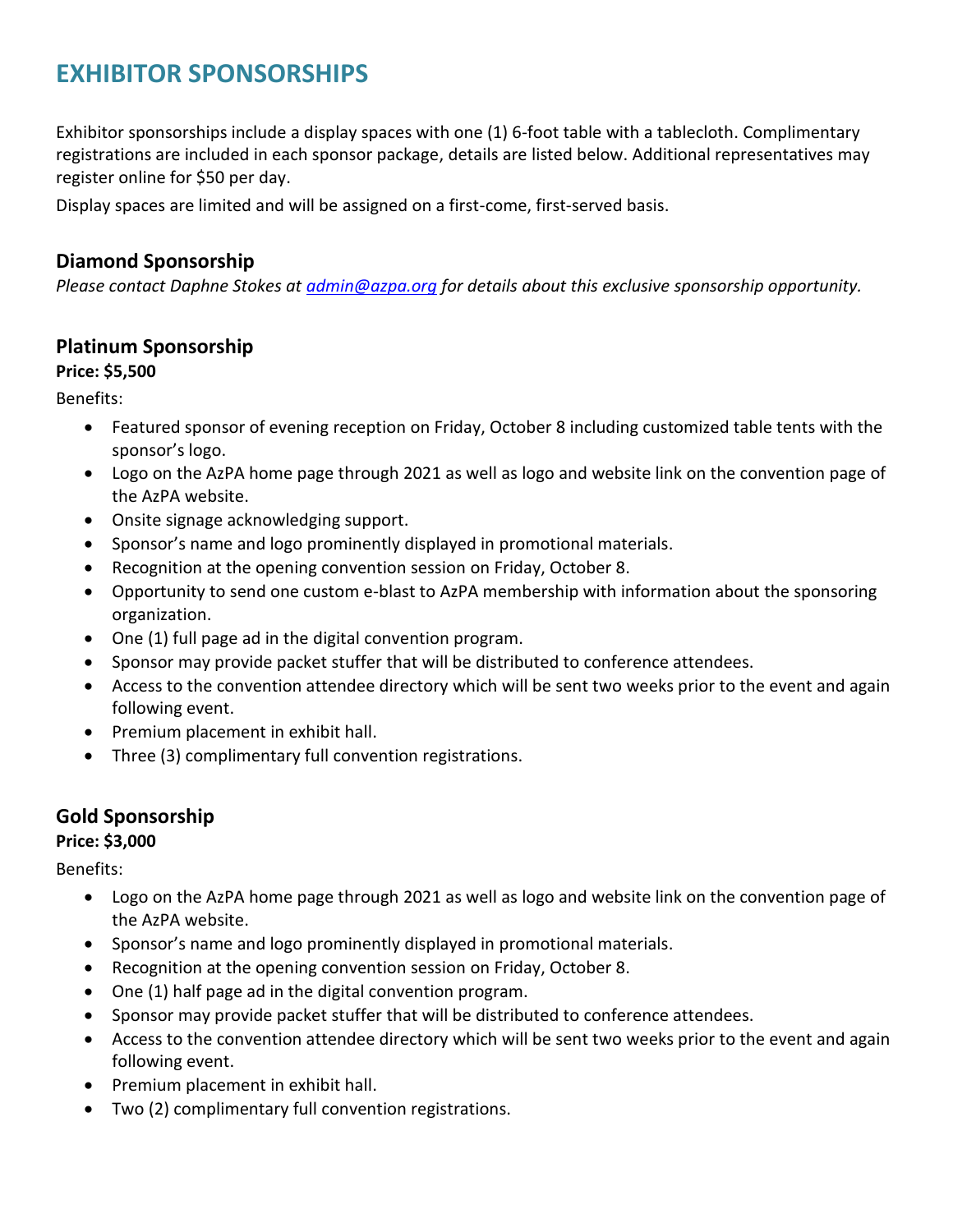# **Silver Sponsorship**

#### **Price: \$1,500**

Benefits:

- Logo and website link on the convention page of the AzPA website.
- Sponsor's name and logo prominently displayed in promotional materials.
- Recognition at the opening convention session on Friday, October 8.
- One (1) quarter page ad in the digital convention program.
- Sponsor may provide packet stuffer that will be distributed to conference attendees.
- Access to the convention attendee directory which will be sent two weeks prior to the event and again following event.
- Exhibit space in exhibit hall.
- One (1) complimentary full convention registration.

## **Bronze Sponsorship**

#### **Price: \$700**

Benefits:

- Logo and website link on the convention page of the AzPA website.
- Sponsor's name and logo displayed in promotional materials.
- Recognition at the opening convention session on Friday, October 8.
- Exhibit space in exhibit hall.
- One (1) complimentary full convention registration.

# **FOOD & BEVERAGE SPONSORSHIPS**

## **Lunch Sponsor**

*Exclusive sponsorship for one of two luncheons* **Price: \$5,000**

Benefits:

- Ability to address attendees during the meal (up to 3 minutes).
- Logo and website link on the convention page of the AzPA website.
- Customized signage prominently displayed during the meal.
- Sponsor's name and logo prominently displayed in promotional materials.
- Recognition at the opening convention session on Friday, October 8.
- Opportunity to send one custom social media post to AzPA membership with information about the sponsoring organization.
- One (1) full page ad in the digital convention program.
- Sponsor may provide packet stuffer that will be distributed to conference attendees **OR** handouts to be available during the meal.
- Access to the convention attendee directory which will be sent two weeks prior to the event and again following event.
- One (1) complimentary full convention registration.
- Exhibit space in the exhibit hall may be purchased at a discounted rate of \$300.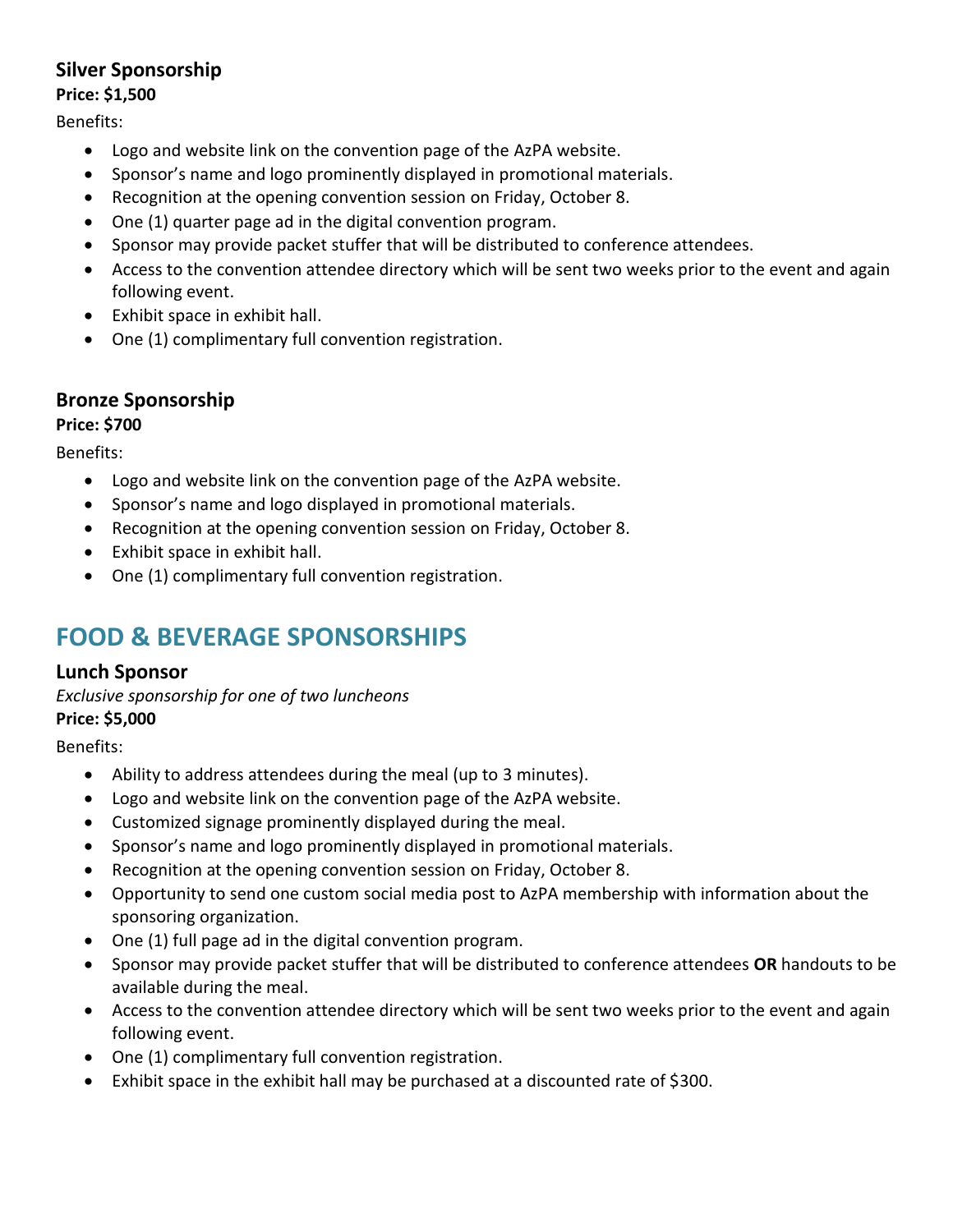# **Breakfast Sponsor**

#### *Exclusive sponsorship for one of two breakfasts* **Price: \$2,500**

Benefits:

- Ability to address attendees during the meal (up to 3 minutes).
- Logo and website link on the convention page of the AzPA website.
- Customized signage prominently displayed during the meal.
- Sponsor's name and logo prominently displayed in promotional materials.
- Recognition at the opening convention session on Friday, October 8.
- One (1) half page ad in the digital convention program.
- Sponsor may provide packet stuffer that will be distributed to conference attendees **OR** handouts to be available during the meal.
- Exhibit space in the exhibit hall may be purchased at a discounted rate of \$300.

## **Break Sponsor**

*Exclusive sponsorship for one break of sponsor's choice (based on availability)*  **Price: \$1,200**

Benefits:

- Logo and website link on the convention page of the AzPA website.
- Customized signage prominently displayed during the break.
- Sponsor's name and logo prominently displayed in promotional materials.
- Recognition at the opening convention session on Friday, October 8.
- One (1) quarter page ad in the digital convention program.
- Sponsor may provide packet stuffer that will be distributed to conference attendees **OR** handouts to be available during the break.

# **SCHOLARSHIP SPONSORSHIPS**

## **Student Sponsorship**

*Your sponsorship will cover the registration fee for an AzPA student member to attend the convention.*

**Price:** 

**1 student - \$250**

**2 students - \$450**

**3 students - \$600**

**5 students - \$1,000**

Benefits:

- *Sponsoring 2 students*:
	- o Sponsor's name and logo displayed in promotional materials.
	- o Recognition at the opening convention session on Friday, October 8.
- *Sponsoring 3 students*:
	- o Logo and website link on the convention page of the website
	- o Sponsor's name and logo displayed in promotional materials.
	- o Recognition at the opening convention session on Friday, October 8.
- *Sponsoring 5 students*:
	- o Customized signage displayed during poster session in exhibit hall.
	- $\circ$  Logo and website link on the convention page of the AzPA website.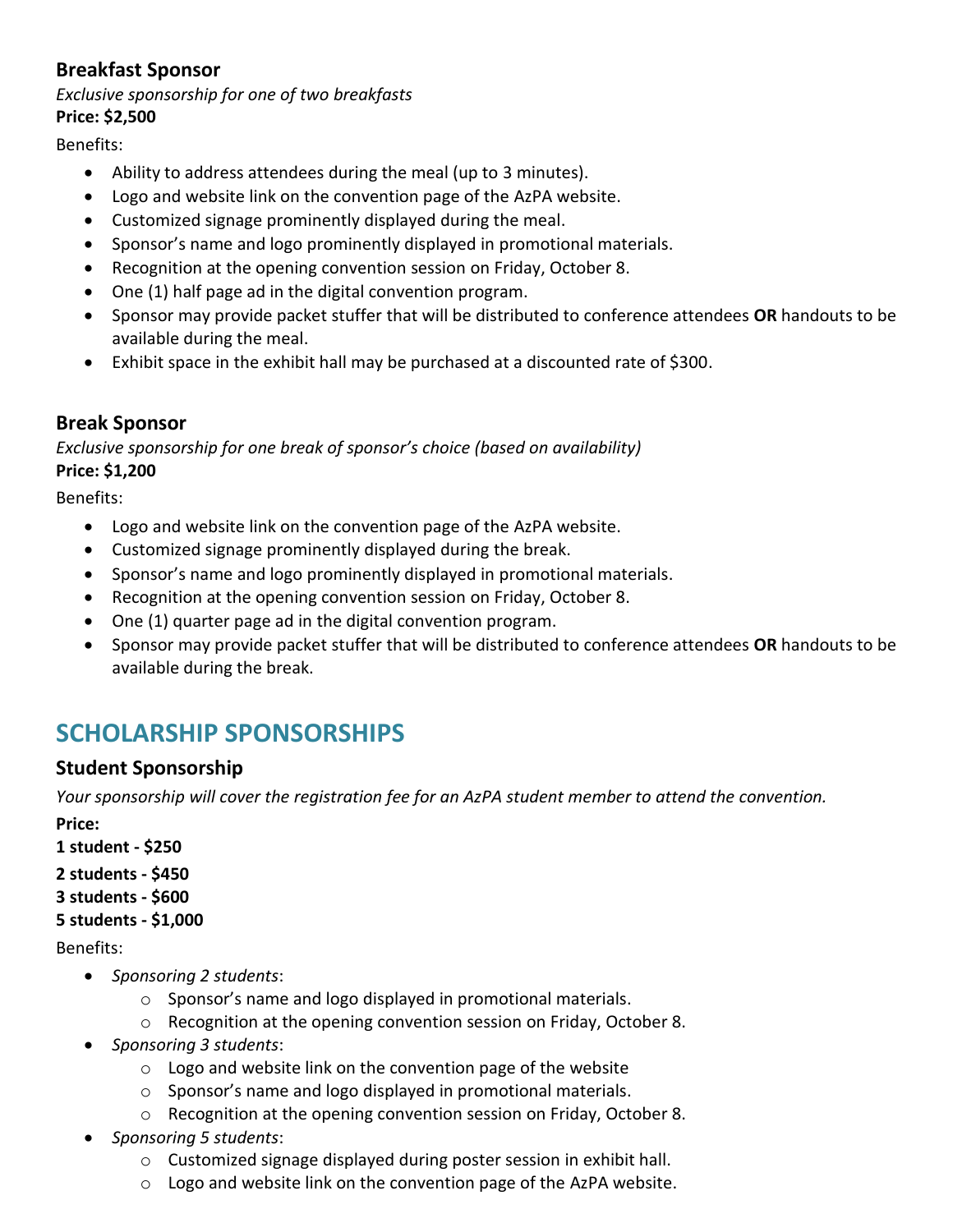- o Sponsor's name and logo displayed in promotional materials.
- o Recognition at the opening convention session on Friday, October 8.

## **Heritage Sponsorship**

*The Heritage Sponsorship was developed to address the unique challenges and issues that arise during the transition from graduate study to professional life. We hope to support the development of Early Career Psychologists by removing financial barriers to engage in convention activities. In doing so, ECPs can attend trainings/ workshops and develop colleagual relationships that will foster future leaders with the passion and innovation to advance psychological advocacy, education, practice and science.* **Price: \$350**

Benefits:

- Sponsor's name and logo displayed in promotional materials.
- Recognition at the opening convention session on Friday, October 8.

# **STUDENT POSTER SPONSORSHIP**

*Exclusive sponsorship for the student poster session.*  **Price: \$1,500**

Benefits:

- Sponsor's name and logo displayed in promotional materials.
- Recognition at the opening convention session on Friday, October 8.
- Organization may provide handouts to be available during poster session.
- Customized signage during the student poster session.

# **ADVERTISING SPONSORSHIPS**

#### **App Sponsor**

**Price: \$2,000**

Benefits:

- Sponsor's name and logo prominently displayed in promotional materials.
- Recognition at the opening convention session on Friday, October 8.
- Sponsor's logo included in convention app branding.

#### **Lanyard Sponsor**

**Price: \$750**

Benefits:

Your logo and/or organization's name will be printed on the lanyards used by all convention attendees.

## **Bag Advertising**

#### **Price: \$250**

Benefits:

 Sponsor may provide one advertisement item (this may include, but is not limited to, pens, key chains, brochures, etc.) to be placed in convention attendee bags. 250 pieces of each item must be delivered to AzPA prior to the convention.

*\*You may include additional (second, third, etc.) items at \$150 per 250 items.*